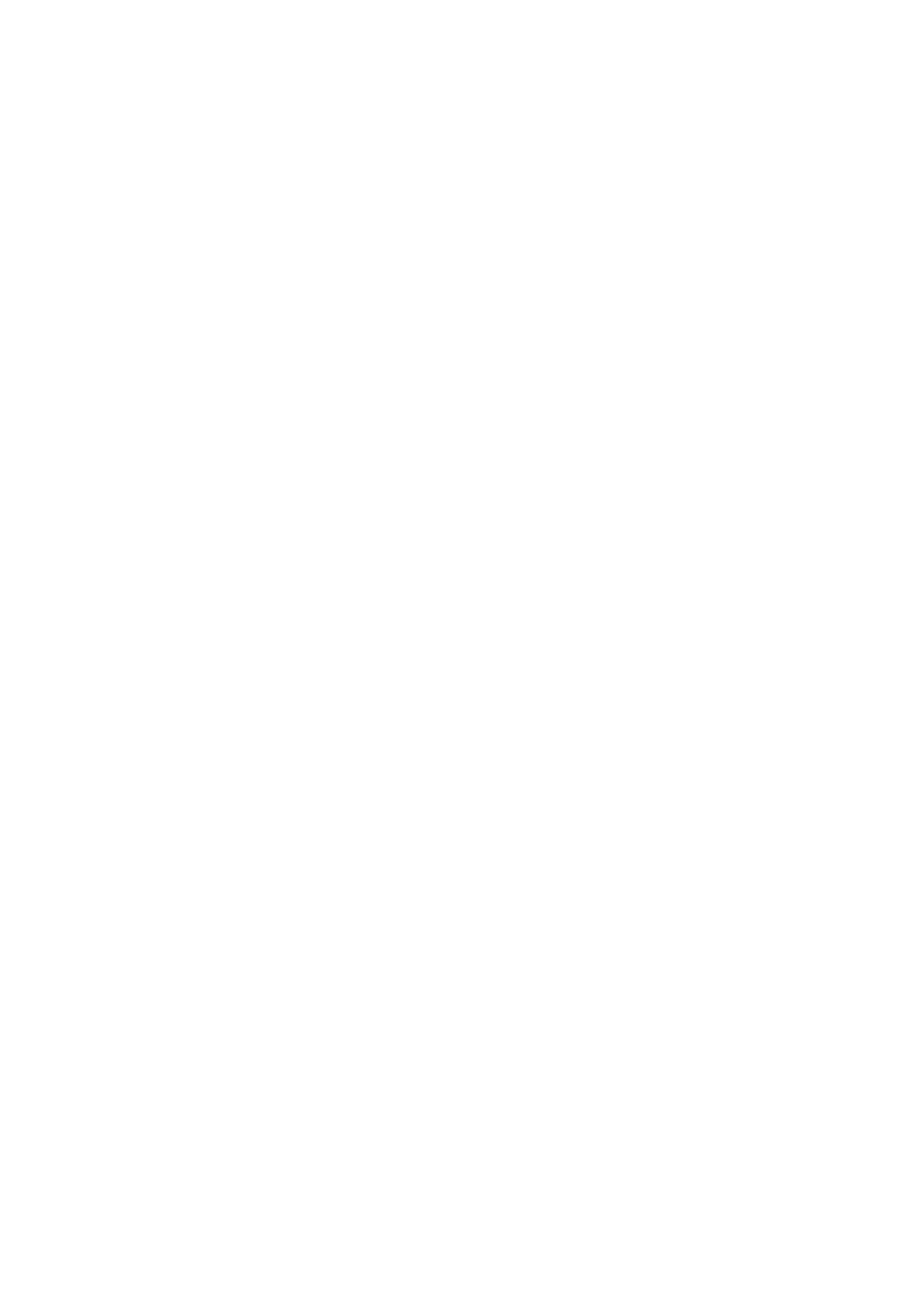## HISTORICAL ESSAYS ON JAPANESE **TECHNOLOGY**

Takehiko Hashimoto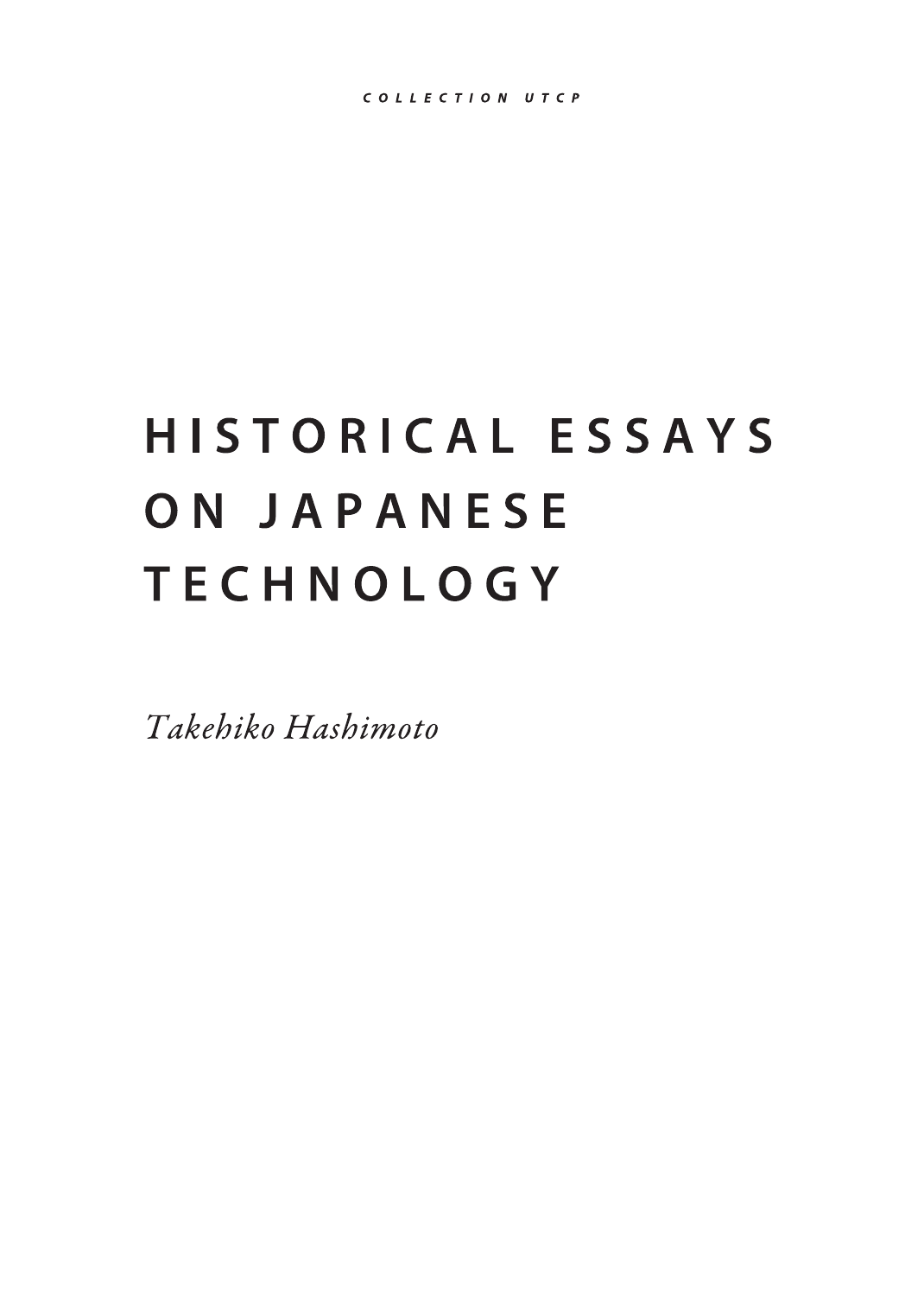Copyright © 2009 by Takehiko Hashimoto

Sponsored and published by UTCP (The University of Tokyo Center for Philosophy)

Correspondence concerning this book should be addressed to: UTCP 3-8-1 Komaba, Meguro-ku, Tokyo 153–8902, Japan

Edited by Koichi Maeda and UTCP Book Design by Kei Hirakura Printing by DIG Inc., 2–8–7 Minato, Chuo-ku Tokyo 104–0043, Japan

ISSN 1881–7637

Printed in Japan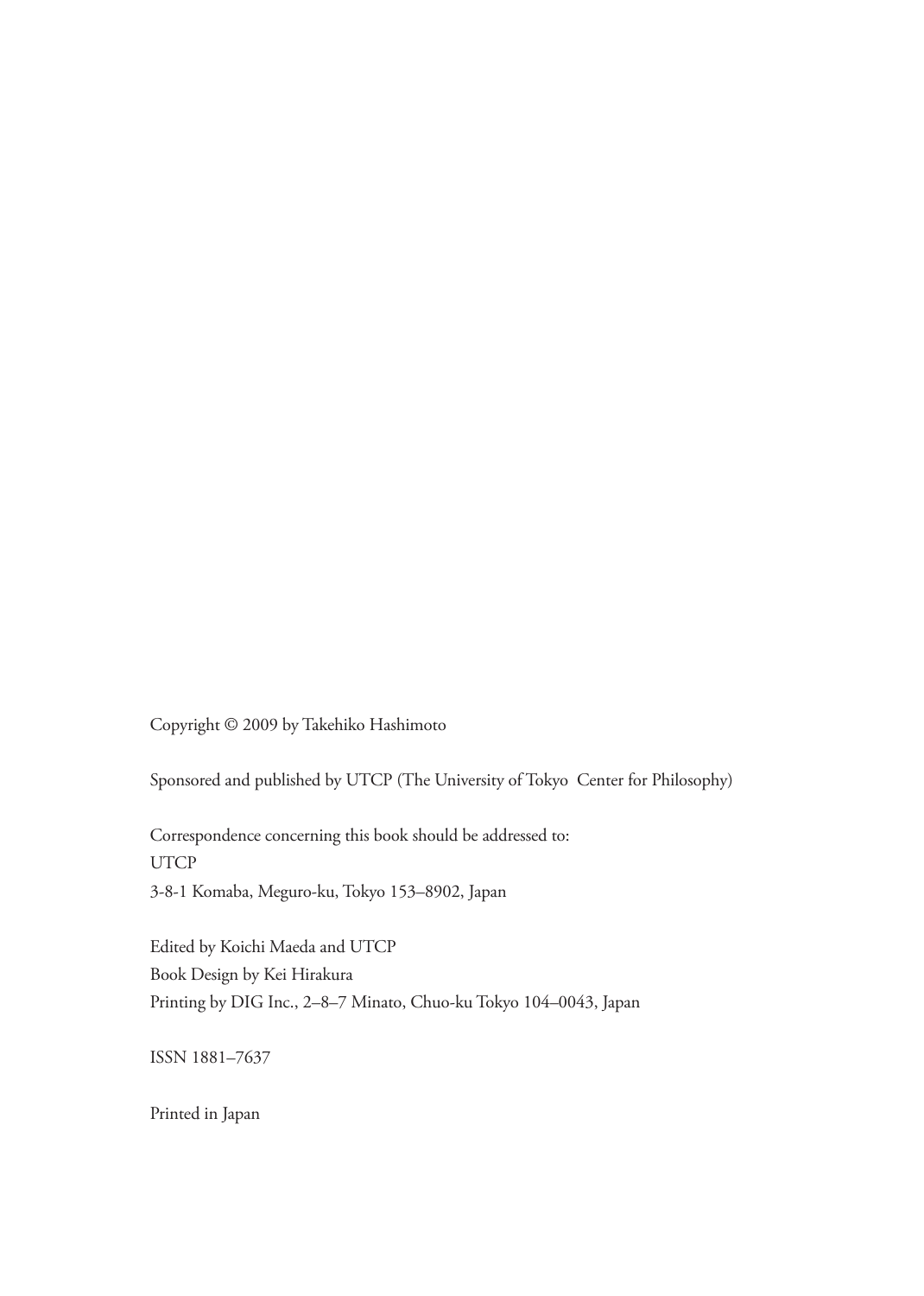|    | Preface<br>- 7                                                                                           |
|----|----------------------------------------------------------------------------------------------------------|
|    | Acknowledgments - 13                                                                                     |
| Ι. | Mechanical Clocks and the Origin of Punctuality                                                          |
| 1. | Japanese Clocks and the Origin of Punctuality in Modern Japan<br>$\frac{17}{2}$                          |
| 2. | Hisashige Tanaka and His Myriad Year Clock - 31                                                          |
|    | II. Roles and Visions of Foreign Engineers                                                               |
| 3. | Introducing a French Technological System:<br>The Origin and Early History of the Yokosuka Dockyard - 49 |
|    | 4. Views from England:<br>Technological Conditions of Meiji Japan in The Engineer - 71                   |
|    | III. Forming Technological Foundations in Modern Japan                                                   |
| 5. | From Traditional to Modern Metrology:                                                                    |
| 6. | The Historical Evolution of Power Technologies ———————————————————— 107                                  |
| 7. | The Trans-Pacific Flight Project<br>and the Re-examination of Aeronautical Standards - 127               |
|    | IV. University, Industry, and the Government in Postwar Society                                          |
| 8. | Science after 1940:<br>Recent Historical Research on Postwar American Science and Technology             |

159